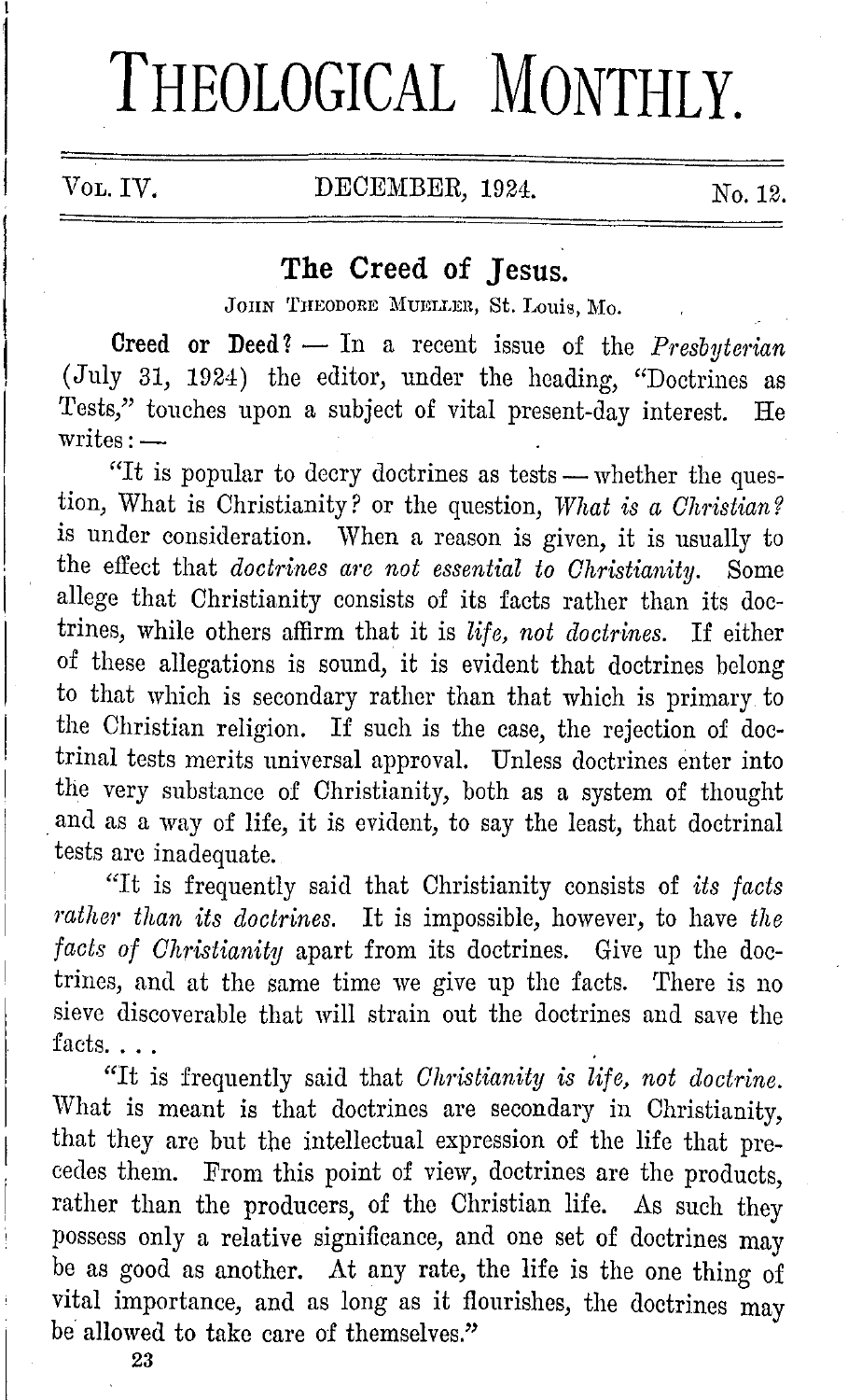The matter treated here is certainly one of weighty importance. Should doctrines serve as tests of one's Christianity? Can Christianity exist without profession of the specific Christian doctrines? Or can Christianity be built upon a code of ethics or upon deeds? The modern claim is that doctrines are not essential to Christianity. This claim is advanced not only by preachers and teachers of theology, but also by laymen. In fact, it is largely the laymen who to-day demand that Christianity be divorced from doctrine and based upon character and deeds. The following letter, addressed to one of the great newspapers of our country, is an illustration of this present-day tendency: -

"In the present controversy in religious circles there is a statement made by the so-called Fundamentalists which fails to ring true to thinking people. It is a statement which has been made in various forms by different clergymen, but the gist of it is that *'if Christianity is merely a code of ethics, it is useless and must collapse.'* 

"I fail to see the force of this. Religion is a force to guide our lives and conduct far more than it is a· matter of theological belief. In the present day people are realizing as never before that it is *deed rather than creed* which should be emphasized.

"'l'he Great 'l'cacher *preached no theology.* He taught a code of ethics which has never been surpassed as a guide of life seven days in the week. According to Him the only things that counted were the love of God (*i. e.*, reverence for the higher things of life) and the brotherhood of man (*i. e.*, going about doing good). The great influence of Jesus as a moral and ethical Guide and Teacher lies not so much in whether He was a supernatural being as in the fact that He lived a life and set an example worthy of reverence and love from any one.

· '"l'here is no point in sitting down and bemoaning the fact that the young people will not go to church. The thing which must be done is to inake *religion reasonable, logical, and sound,*  and they will fill our churches. Not so long ago I attended a liberal church in New York, and as I went out, I heard two young men (evidently students) remarking that at last they had found a church that taught something they could believe and use. In this, it seems to me, lies the secret of workable religion. It is time to forget one-day creed and concentrate on seven-day deeds."

This letter is significant, as it presents the issue in clear terms. The author avers that in the present day people are realizing as never before that it is deeds rather than creeds which should be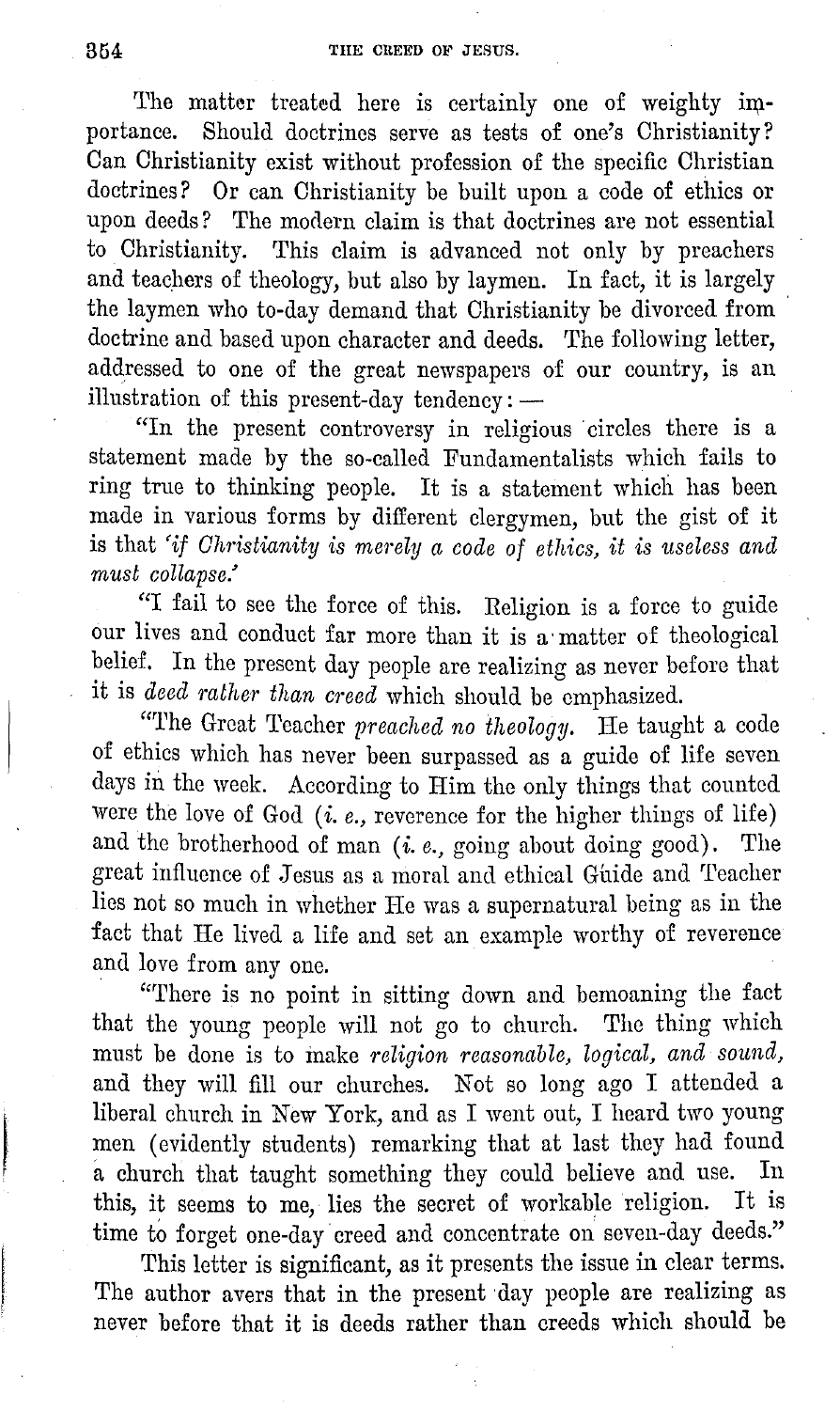emphasized. "The Great Teacher preached no theology. He taught a code of ethics which has never been surpassed as a guide of life seven days in the week.  $\dots$  The great influence of Jesus as a moral and ethical Guide and Teacher lies not so much in whether He was a supernatural being as in the fact that He lived a life and set an example worthy of reverence and love from any one." In these words the writer virtually demands that the doctrines and religious teachings of Christ be rejected, and that men be taught merely to follow the life of Jesus as the way to salvation.

In the introduction to a lecture entitled, "The Social Teaching of Jesus Christ," the writer, a prominent theological professor in our country, says: "Jesus of Nazareth is the supreme ethical authority. When, we come to receive from Him our final awards, He will not ask, ... 'What was your doctrine of atonement? What was your mode of baptism?' But He will ask, 'What did you do with Me? Did you accept Me as your personal standard of character? Were you a practical every-day Christian?' Christian ethics will be the judgment test."

This only repeats the thought stated above that "religion is a force to guide our lives and conduct far more than it is a matter of theological belief," and that "it is deed rather than creed which should be emphasized."

*v* This Attitude a Total Denial of Christianity. - This attitude of Modernists towards Christ is in direct opposition to traditional Christianity. It is, in fact, a total denial of what believing Christians in the past have regarded as the essence of Christianity. It . is a substitute for Christianity, as it puts in the place of Christ, the divine Savior of the world, a human Christ, a mere teacher of morals. For the salvation by faith in the vicarious atonement of the world's divine Redeemer, it substitutes salvation by workrighteousness. This is claimed to be a superior viewpoint. In this way Modernists would fill the churches — by making religion . "reasonable, logical, and sound." In view of these facts it is necessary for believing Christians to take a firm stand and to point out the utter fallacy of this position. That Christ taught a code of ethics and emphasized holiness of life each day of the week, believing Christians readily admit. However, that such teaching of ethics was the real and primary purpose of Christ's coming means to misunderstand the entire Gospel of Christ's redemption. Christ did not come to teach a new code of ethics, but "to seek and to save that which was lost." Luke 19, 10. His preaching was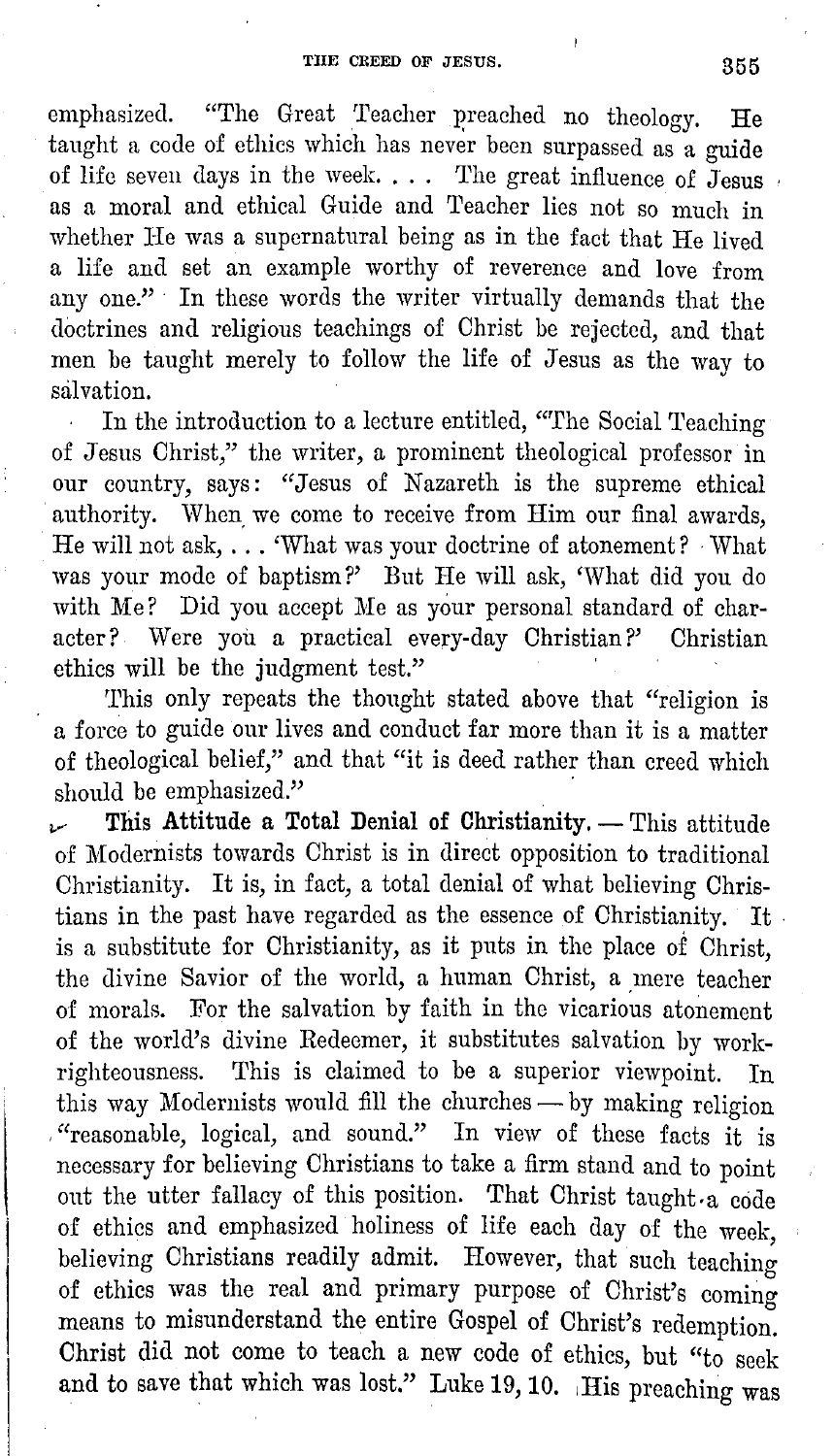centered in the message 0£ repentance and faith. Mark 1, 14. 15. The key-note of His Gospel was: "Repent ye and believe the Gospel." Mark **1,** 15. So striking was the· teaching of Jesus that all who heard Him were amazed and said, "What thing is this? What new doctrine is this?" Mark 1, 27. Christ was a Teacher of a specific theology, and His ethical teachings were but an illustration, and His miracles a corroboration, of His creed. **A** brio£ examination of His teachings proves this beyond controversy.

The Creed of Jesus. - The creed of Jesus involved, in the , first place, His own person. In clear terms He acknowledges His deity. He is God's Son, John 3, 16. 17; the Christ, the Son of the living God, John 6, 69. He is one with the Father, John 10, 30, in one undivided and indivisible essence. He commands His disciples to baptize all nations in the name of the Father and of the Son and of the Holy Ghost. Matt. 28, 19. For Himself He demands acknowledgment of His deity and divine worship in the same sense as it is due to the Father. John 5, 23. This He requires because He is the living God in the same sense as the Father. John 5, 26. But Jesus acknowledges also the Holy Spirit as the one true God with the Father and Himself. Matt. 12, 31; for He is the Spirit of God, John 6, 63, who proceeds from the Father, John 14,26, as well as from the Son, John 15, 26; 16, 7. Since Christ is one with the Father and the Holy Ghost, He claims for Himself not only unity of essence with the Father, but also unity of divine operation. John 5, 17. As the divine Christ, one with the Father and the Holy Ghost, of the same glory and majesty, Christ demands acceptance, worship, and homage of Himself and His Word. John 5, 23. 36. 37. He sharply rebukes those who do not accept His witness. John 5, 38. Those who do not accept this witness cannot have God for their Father. John 8, 42. They are of the devil, whose lusts they would do. John 8, 44. On the other hand, God's children hear God's Word, John 8, 47, and search the Scriptures to find Christ, John 5, 39. Thus we see that Christ had a very distinct creed concerning the true God, His own deity, and His divine message. He proclaimed in terms that admit of no doubt the worship of the Holy 'l'rinity, faith in Him as the divine Savior, and acceptance of His Gospel as necessary for salvation. Only those who accept His Word have life. Mark 16, 15. 16. That men, despite this clear testimony of Christ claim that the great Master taught no theology is a proo£ of the dreadful perversion and apostasy of the present generation. John 8, 44; Matt. 24, 22-24.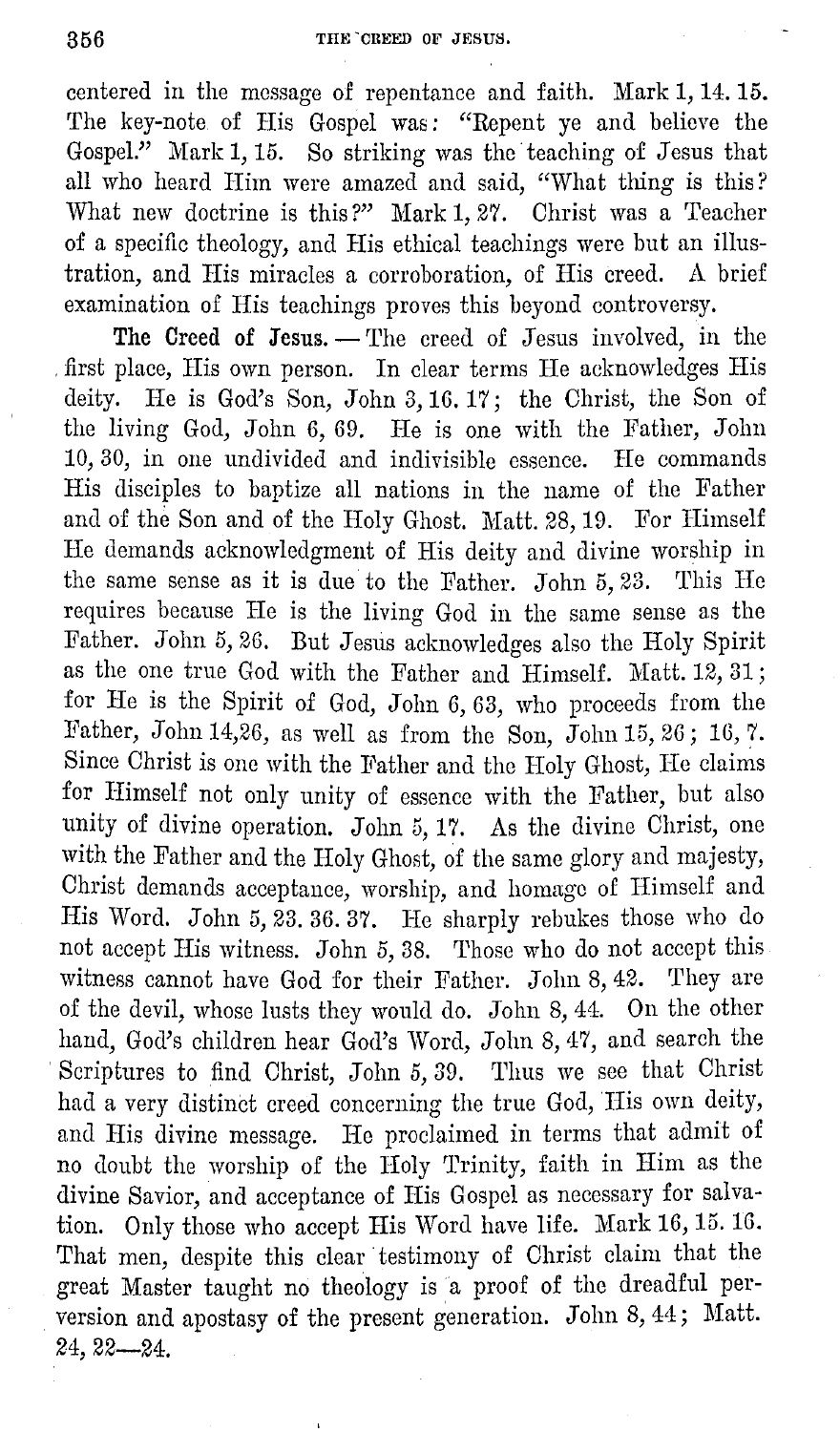However, Christ's creed also embraces the reality of *sin* and the plan of *salvation* from sin. To Christ the existence of a personal devil was an incontestable reality. John 8, 44. Satan and the perverted will of men are responsible for the woeful spiritual oppression under which man is held. Luke 8, 12. Born in sin and fettered by it, man cannot see the kingdom of God except he be born again of water and of the Spirit, John 3, 3-5; for that which is born of the flesh is flesh, *v.* 6. This new birth, the work of the Holy Spirit, consists in repentance and faith. Mark 1, 15. Only those who repent and believe on Him can worship God in Spirit and in truth. John 4, 24. 42. He, Christ, alone is the Way, the 'l'ruth, and the Life, so that no one can come unto the Father but by Him. John H, 6. Faith in the Son is required. John 6, 40. Only to the believer in Christ are given the unqualified promises of salvation. John 5, 24. Thus Christ clearly taught the universality and damnableness of sin and the necessity of faith in Him, the divine Redeemer, as the only way of salvation. Those who deny this and teach salvation by "deeds" reject the very essence of Christ's Gospel.

As Christ taught salvation by grace through faith alone, so He also rejected the doctrine of work-righteousness. Man, being totally perverted by sin, cannot work out his own salvation. John 3, 6. . No one can come to Christ except the Father which sent Him draw him. John 6, 44. If any man would come to Him, it must be given to him of His Father. John 6, 65. The self-righteous Pharisee, who trusted in his works and despised others, went down to his house unjustified. Luke 18, 14. All self-righteous Pharisees are blind guides, who strain at gnats and swallow camels; who make clean the outside of the cup and of the platter, but within are full of extortion and excess; who appear righteous unto men, but within are full of hypocrisy and iniquity. Matt. 23, 24-28. They are serpents, a generation of vipers, who cannot escape the damnation of hell. Matt. 23, 33. Rejecting Christ and building their hope of salvation upon work-righteousness, they will perish in their sins. John 8, 21. 24. In these words Christ most emphatically condemns the pharisaic doctrine of justification by works.

Since man is utterly lost, the purpose of Christ's coming was to work out for sinful mankind a sure and universal redemption and to invite sinners to partake of it freely. John 6, 51. He came into this world that sinners might have life, John 10, 10; 15, 13, giving His life for the sheep as the Good Shepherd, John 10, 11. Of Himself He laid down His life. John 10, 18. That was the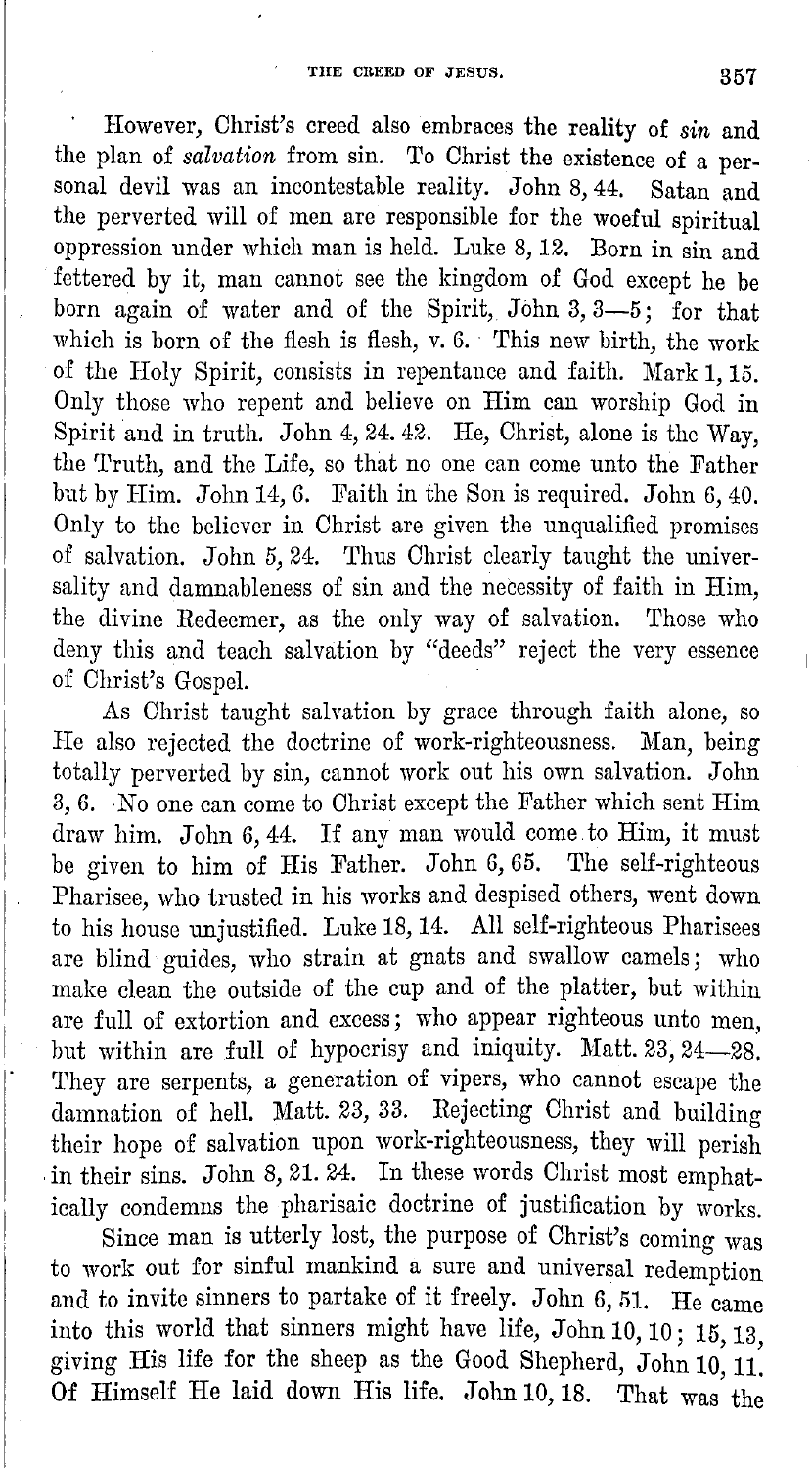work which He had come to finish. John 4, 34. He must accomplish all things that are written by the prophets concerning the · Son of Man, being delivered into the hands of the Gentiles, mocked, spitefully entreated, spitted upon, scourged, and put to death. Luke 18, 31-33. All this was accomplished on the cross, where He cried out with a shout of victory, "It is finished!" John 19, 30. Certainly Christ's creed embraced the vicarious atonement. Faith only in the Redeemer who died for man is the sinner's way of salvation. John 17, 3. To Him all that labor and are heavy laden must come for rest. Matt. 11, 28. Those who come to Him He will in no wise cast out. John 6, 37.

Again, the creed of Christ contains clear statements on the efficacy of the means of grace. All nations are to be baptized, made disciples, by baptism in the name of the Father and of the Son and of the Holy Ghost. Matt. 28, 19. In Holy Communion He gives His body and blood for the remission of sins, Matt. 26, 26-28. His *Word* is the means of sanctification. John 17, 17. Whoever believes His Word has eternal life. John 6, 40; 6, 63; Luke 8, 21. Blessed are they that hear the Word of God and keep it. Luke 11, 28. He that hears His Word, and believes on Him that sent Him, has everlasting life. John  $5, 24$ . His words are words of eternal life. John 6,  $68$ . He that is of God heareth God's Word. John 8, 47. He that rejects Him and receives not His Word hath one that judgeth him: the Word that He hath spoken, the same shall judge him in the Last Day. John 12, 48. If men continue in His Word, they are His disciples indeed, and they shall know the truth, and the truth shall make them free. John 8, 31. 32. Thus Christ, in His creed, has taught the efficacy of the means of grace, the Gospel and the Sacraments.

Furthermore, Christ, in His creed, has clearly defined the true members of His Church, His kingdom. They are not subjects in an external, worldly kingdom. John 7, 24. "Not every one that saith unto Me, Lord, Lord, shall enter into the kingdom of heaven, but he that doeth the will of My Father which is in heaven." Matt. 7, 21. The subjects of Christ's kingdom enter in at the strait gate and walk the narrow way, that leadeth unto life. Matt.  $7$ , 13. 14. They do the will of His Father, that is, they believe His Word. Matt. 12, 50. They believe on Him whom God has sent. John 6, 29. They hear His voice and follow Him. John 10, 27. They walk in His light. John 8, 12. Thus, according to Christ's teaching, true repentance and faith in Christ determine those who are true members of His Church. Unbelievers die in their sins,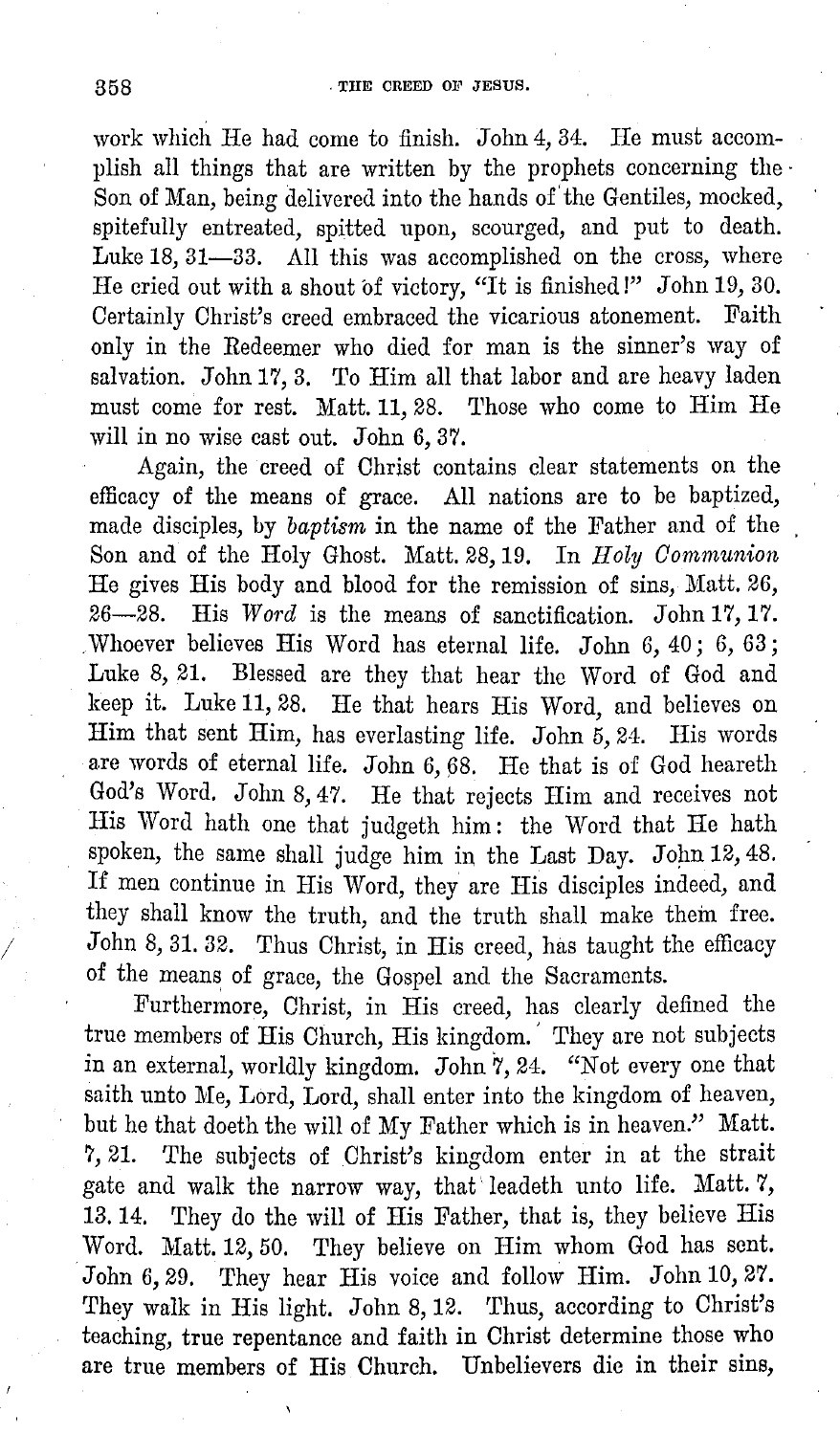John 8, 24, and are judged already, John 3, 18; and great is their damnation: they perish, John 3, 15. They shall not see life, but the wrath of God abideth on them. John 3, 36. Blessed, however, are all believers: they have everlasting life, John 3, 1G; they shall be with Christ in the mansions of the Father, John 14, 3. In this life their conduct is characterized by love and by the keeping of ' His commandments, John 14, 15; and though they are hated by the world, John 15, 18, they nevertheless have peace and joy, John 14, 27. 28. As branches of the true Vine, Jesus Christ, they bear much fruit, wherein the Father is glorified. John 15, 5. 8. They have the love of the Father, John 17, 26, and abide in Christ's love, John 15, 10.

This is but a brief statement and summary of the principal teachings of Christ regarding the Holy Trinity, the deity of Christ, salvation through faith in Him, the universality and damnableness of sin, the necessity of repentance, the efficacy of the means of grace, the incompetence of work-righteousness, the Christian Church, the hope of life everlasting, and the true Christian ethics proceeding from a believing heart. The theology of Jesus embraces every statement of the Christian Creed: God the Father Almighty, Maker of heaven and earth; Jesus Christ, His only Son, our Lord, who was conceived by the Holy, Ghost, was born of the Virgin Mary, suffered under Pontius Pilate, was crucified, dead, and buried, descended into hell, the third day rose from the dead, ascended into heaven, and sitteth at the right hand of God the Father Almighty, from whence He shall' come to judge the quick and the dead; the Holy Ghost, the holy Christian Church, the communion of saints, the forgiveness of sins, the resurrection of the body, and the life everlasting. Every one that would be saved must embrace this Creed and confess Christ as the Son of the living God and Eternal Life. Only him who confesses Him before the world will He confess before His Father in heaven; but whosoever denies Him,' him He will also deny before His Father in heaven. Matt. 10, 32. 33. Such confession is necessary because Christ did not come to bring peace on earth, but the sword. Matt. 10, 34. His demand is clear: ''He that loveth father or mother more than Me is not worthy of Me; and he that loveth son or daughter more than Me is not worthy of Me," Matt.  $10, 37$ ; and: "He that taketh not his cross and followeth after Me is not worthy of Me," Matt. 10, 38. "He that findeth his life shall lose it; and he that loseth his life for My sake shall find it." Matt. 10, 39.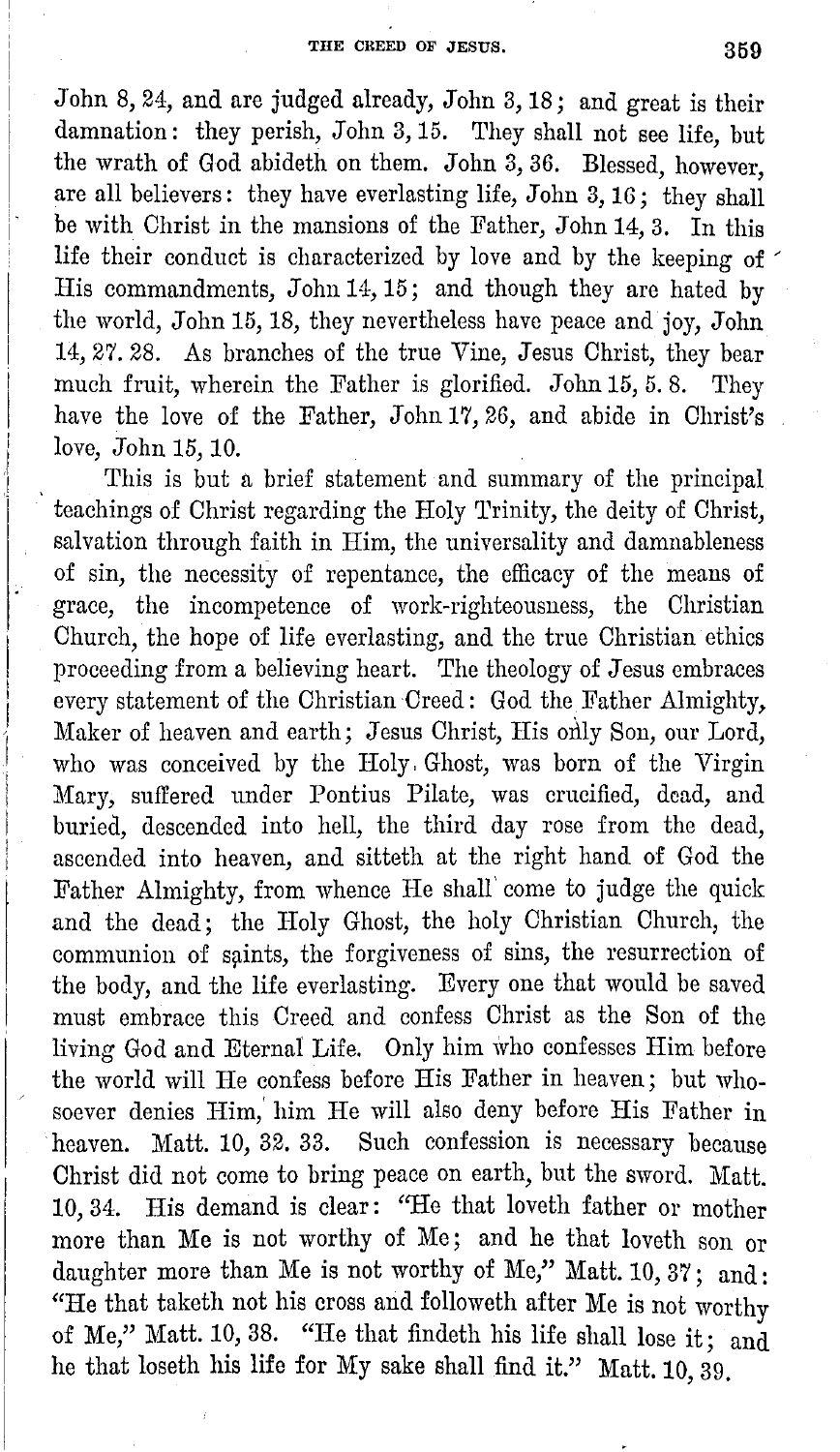The Relation of Christ's Theology to His Ethics. - But Christ did not only preach a distinct creed, He also clearly demonstrated the relation between His theology and the ethics which He demands of men. 'l'hey bear the same relation to each other as do cause and effect. Christian deeds have their source in the Christian Creed. To the studen't who carefully searches the Gospel it is clear that Christ addressed His ethical demands to *believers.* 'l'o the unbelieving Pharisees, who rejected His Word, He preached the message of repentance, pronouncing upon them damnation in case they would not heed His warning. His ethical demands, however. He addressed to that smaller circle of faithful followers who accepted His Word. This is clear from the Sermon on the Mount.<sup> $*$ </sup> St. Matthew tells us distinctly that Christ went up into a mountain when He saw the multitudes of people who followed Him. Matt. 4, 25; 5, 1. To these multitudes Jesus had preached repentance, Matt. 4, 17, and the Gospel of the kingdom, Matt. 4, 23, so that His fame went throughout all Syria, and they brought unto Him all sick people that were taken with divers diseases and torments, and those which were possessed with devils, and those which were lunatic, and those who had the palsy, and He healed them. Matt. 4, 24. Hence the multitude of people to whom He addressed the Sermon on the Mount consisted of such as believed in Him. This faith He strengthened by pointing out to them faith's blessings and promises. Matt.  $5, 1-12$ . As believers He declared them to be the salt of the earth and the light of the world. Matt. 5, 13. 14. To them as believers He expounds the Law, Matt. 5, 17. 47, exhorting them to be perfect even as their Father in heaven is perfect, Matt. 5, 48. The entire code of ethics, if we may use this term, which we find in Matt. 6 and 7, is addressed to the people as believers, as such,as have accepted Christ's theology, specifically His message of repentance and faith. As believers in Him they are taught to pray the Lord's Prayer. Matt. 6, 9-13. Christ never taught the fatherhood of God in that general sense in which it is employed by Modernists to-day. He connected with this term an ethical meaning: God is the Father of men only through and in Christ. John 5, 23; 6, 44; 8, 16. 29; 10, 29. The Father loved those who believed in Him, John 16, 27; hence faith in Christ is necessary for the performance of good works. If believers abide in Christ, they bring forth much fruit. John 15, 4-10. That is the true relation between Christian ethics and Christian faith. Faith is the cause, ethics the effect. Without faith in Christ men are cast forth as branches that wither and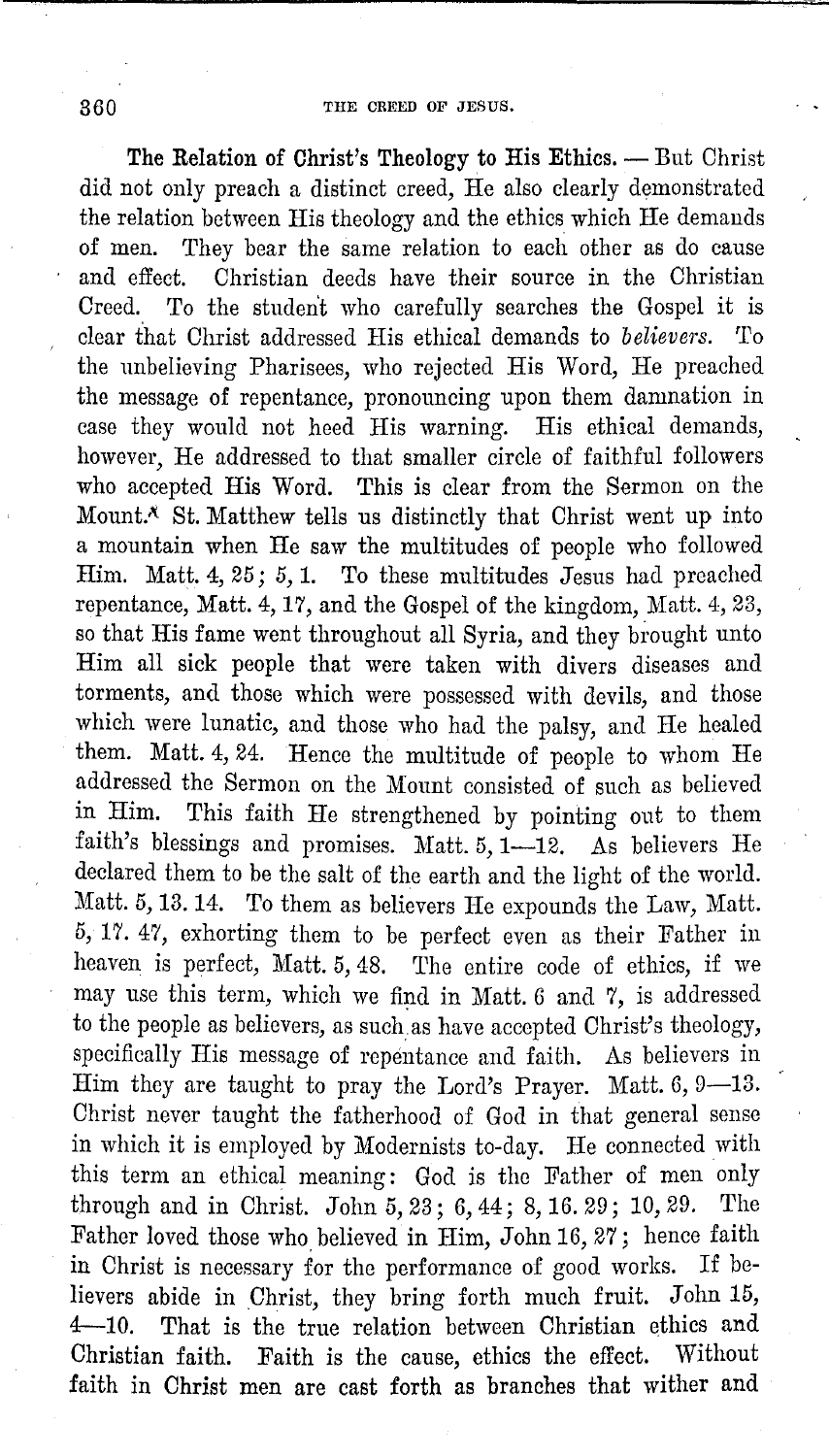are cast into the fire. John 15, 6. Without Christ men can do nothing. John 15,5. This vital fact is purposely overlooked by Liberalists, who, rejecting Christ, desire to build up a code of ethics without the creed of Christ. Christ has made it very clear that His influence lay in the fact that He is the Son of God and Savior of the world, in whom, through faith, sinful humanity has life and forgiveness, and strength to follow Him. Christ's maxim is clear: without creed no deeds that are pleasing to God; without faith no ethics; without our acknowledgment of Him no acknowledgment of us on His part, in spite of all we do. That is the great lesson of the gospels. First Christ preached the message of salvation through faith in Him, and then He commanded those of His hearers who believed on Him to walk worthy of the great salvation bestowed by grace. Only when penitent, Mary, Zacchaeus, and Peter are accepted as God's children and please Him by their ethical deeds.

However, also the miracles of Christ stood in close relation to His theology. The miracles of Christ were performed for a specific purpose. They were a means to a greater end. They were but to illustrate the paramount fact that Christ had come to save sinners. They were proofs of His love and of the truth of His theology. They were to verify the Gospel and strengthen faith in Him. When He had finished His Sermon on the Mount, He proved the truth of His message by healing the leper, Matt.  $8, 1-4$ ; the centurion's servant, Matt.  $8, 5-10$ ; the mother-inlaw of Peter, Matt. 8, 14. 15, etc. St. Matthew states expressly that these miracles were accomplished in order to fulfil the prophecy of Isaiah: "Himself took our infirmities and bare our sicknesses." Matt. 8, 17. Bodily sickness is a part of the sorrow which sin has occasioned, and by healing bodily sickness, the Savior shadowed forth the perfect redemption which He gives to our souls by taking our place, being wounded for our transgressions and bruised for our iniquities. It was for this very reason that Christ performed miracles only upon those who believed in Him. He wished to show by His miracles that He had power on earth to forgive sins. "The Son of Man hath power on earth to forgive sins." Matt. 9, 6. Thus, in the last analysis, Christ's miracles served the purpose of glorifying God by proving the truth of His message. John 11, 4. All this shows that Christ had not come into the world for its social and economic improvement. He came as a divine Prophet, to preach repentance and salvation; as a divine Priest, to lay down His life for a ransom; as a divine King,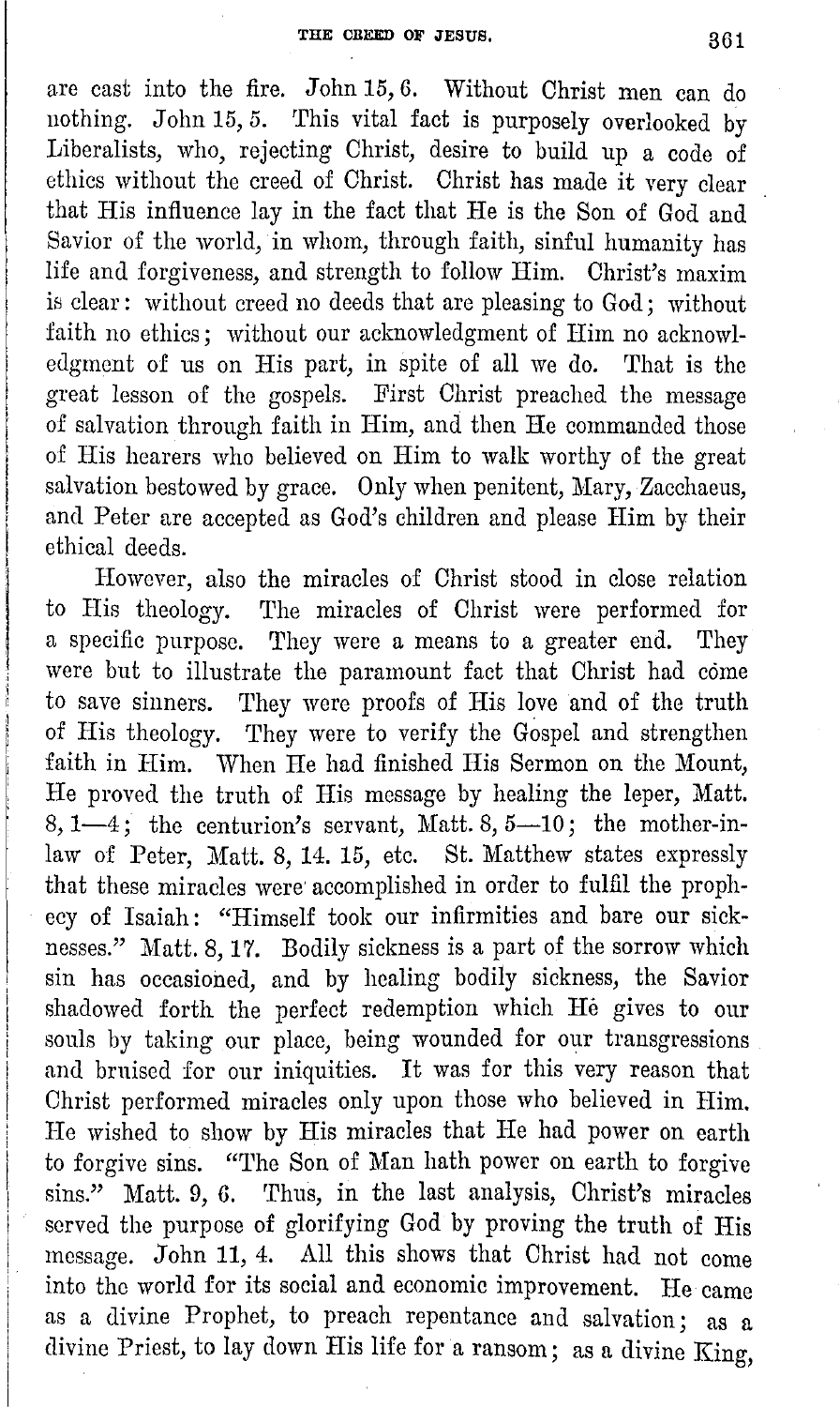to gather in the elect through the Gospel-message. For this reason He preached the theology of salvation, performed miracles to prove the truth of His theology, and admonished His followers to walk worthy of this sublime creed.

The Task of the Christian Church. - Christ thus once for all has made clear the task of the Christian Church. It has been suggested that the Christian Church must make religion reasonable, logical, and sound in order to fill the pews. In the sense in which it is offered, this suggestion is both unreasonable and illogical. Christ's theology is the most reasonable, logical, and sound religion, and withal the only reasonable, logical, and sound religion, since it alone is the truth. John 17, 17. It satisfies the needs of the soul by offering it the redemption which it needs and by restoring to it the blessings of life and salvation which have been lost by sin. At the same time this message is a divine power unto salvation. Rom. 1, 16. The Church possesses strength at the · ratio in which it proclaims this divinely powerful message in its truth and purity. Only in this way can it accomplish the purpose for which God has given His Word. Is. 55, 11. It is true, the Gospel of Jesus Christ is foolishness to the Greek and a stumblingblock to the Jew. **1** Cor. **1,** 23. Nevertheless, unto those who are saved the preaching of the Cross is the power of God. 1 Cor. 1, 18. By preaching the Gospel of Christ in its purity, the Christian Church will always fill its pews with true believers and children of God. These constitute a minority, and therefore the true visible Church will ever remain relatively small. Nevertheless, the Christian Church cannot afford to deviate from the course mapped out by the great King. His great commission obtains to the end: "Go ye therefore and teach all nations, baptizing them in the name of the Father and of the Son and of the Holy Ghost, teaching them to observe all things whatsoever I have commanded you." Matt. 28, 19. 20. If the Church is obedient to this command, the promise of Christ: "Lo, I am with you alway, even unto· the end of the world," Matt. 28, 20, will never fail her. She will be a light in darkness, a salt that arrests the moral decay of humanity. As the Church departs from this command, she herself will. grope in darkness and augment the gloom of unbelief, immorality, and damnation. To make religion more reasonable, logical, and sound to the perverted mind of man by denying the Christian truths is a satanic suggestion. To preach the Word in its own sweet reasonableness and soundness as given by God means to walk in the footsteps of the great Teacher who came to seek and to save that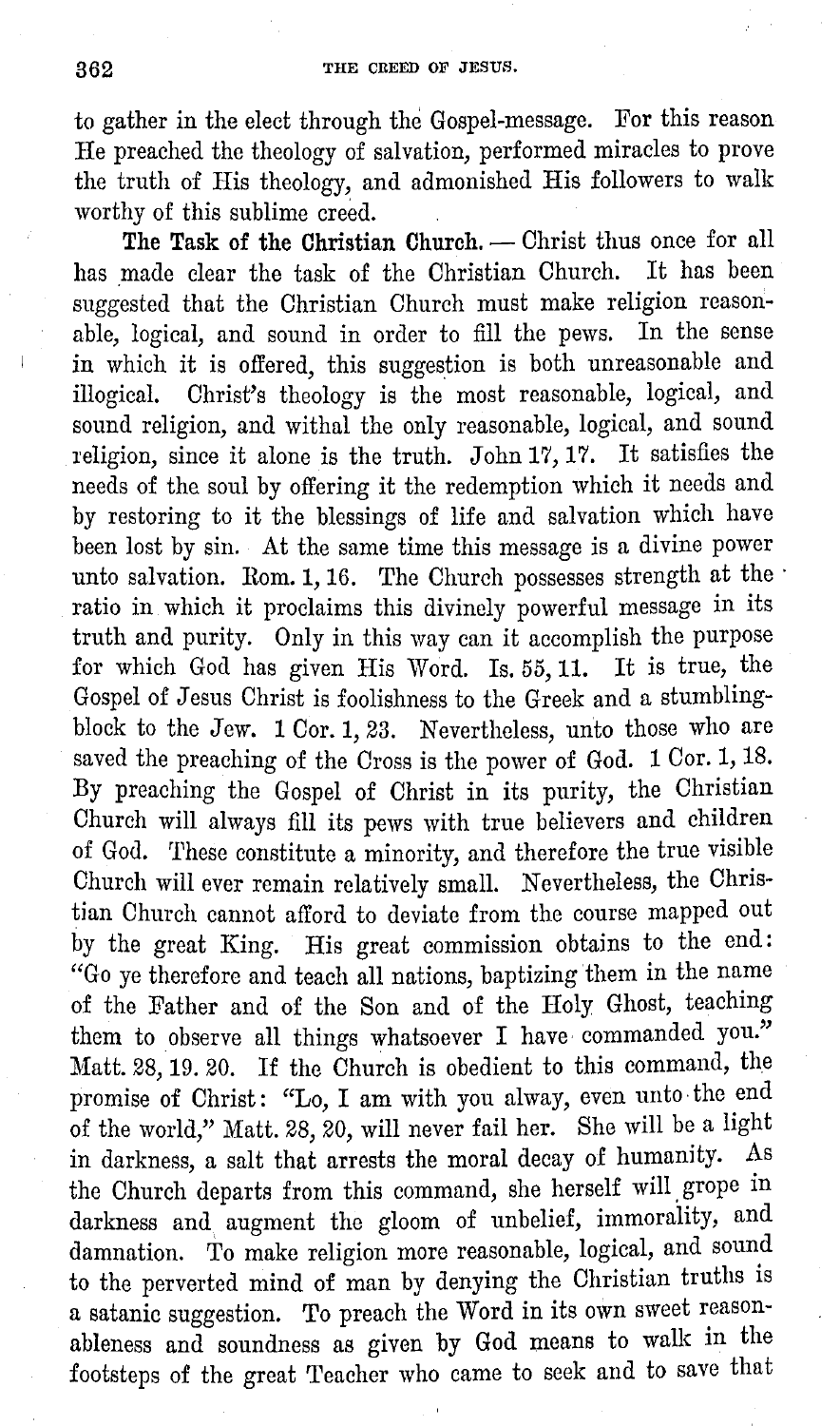which was lost. Hence the task of the Church is clear: "If any man speak, let him speak as of the oracles of God." 1 Pet. 4, 11.

However, this requires both consecrated ·preachers and consecrated laymen. The present-day messengers of Christ's Gospel must possess all those qualities which Paul emphasizes in his epistles to Timothy and Titus, His followers and disciples. They must hold faith and a good conscience. 1 Tim. 1, 19. They must not defile themselves with anything that is contrary to sound doctrine. 1 Tim. 1, 10. They must labor and suffer reproach, trusting in the living God, who is the Savior of all men. '1 Tim. 4, 10. They must take heed unto themselves and unto the doctrine, continuing in them, for only in doing this, will they save both themselves and those that hear them. 1 Tim. 4, 16. They must withdraw themselves from all who teach otherwise and consent not to the wholesome words, even the words of our Lord Jesus Christ, and to the doctrine which is according to godliness, who are proud, knowing nothing, but doting about questions and strifes of words, whereof cometh envy, strife, railings, evil surmisings, perverse disputings of men of corrupt minds, destitute of the truth, supposing that gain is godliness.  $1$  Tim.  $6, 3-5$ . They must fight the good fight of faith, laying hold on eternal life, whereunto they are called. 1 Tim. 6, 12. They must keep that which is committed to their trust, avoiding profane and vain babblings and oppositions of science falsely so called, which some professing, have erred concerning the faith.  $1$  Tim. 6, 20. 21. They must in meekness instruct those who oppose them, praying that God would give them repentance to the acknowledging of the truth; that they may recover themselves out of the snare of the devil, who are taken captive by him at his will. 2 Tim. 2, 25. 26. They must hold fast the faithful Word, that they may be able by sound doctrine both to exhort and to convince the gainsayers. Titus 1, 9. They must affirm constantly these things that they which have believed in God should be careful to maintain good works, avoiding foolish questions, genealogies, contentions, and strivings about the Law, which are unprofitable and vain; and they must reject heretics after the first and second admonition. Titus  $3, 8$ —10. Such ministers are needed by the Church of to-day, men who are faithful and true to Christ, to the charge committed to them, and to the souls entrusted to them, going forth into the world, wise as serpents and harmless as doves, preaching to men the theology of Jesus, the Gospel of Christ, and teaching them to walk in faith and